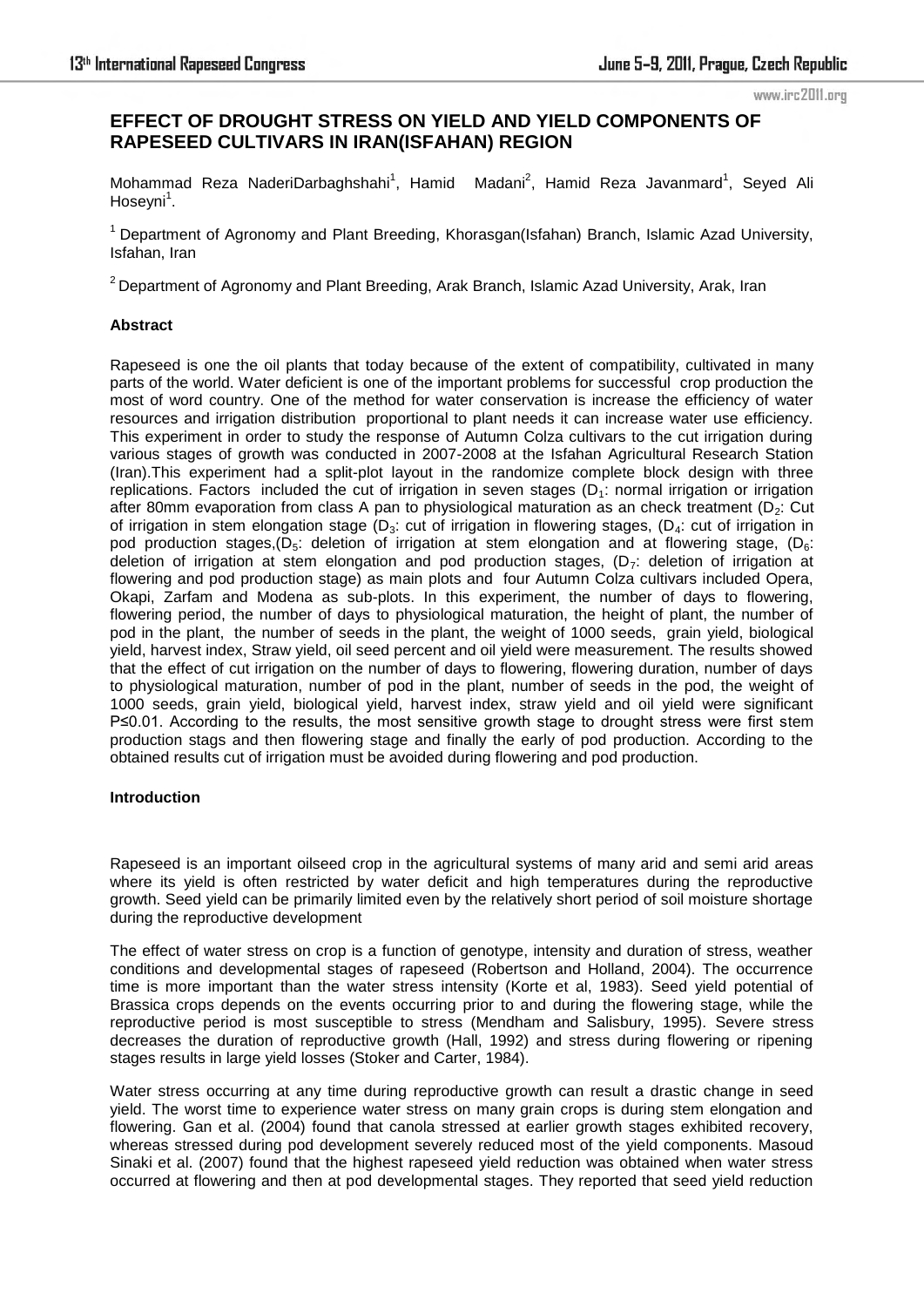#### www.irc2011.org

by short term water stresses during stem elongation, flowering and pod development were mostly associated with the reduction of pods per plant. Rahnema and Bakhshande (2006) reported that the highest seed yield reduction occurred when irrigation was only once applied in spring. Muhammad Tahir et al. (2007) found that the highest seed yield was obtained with three times irrigation at early vegetative, flowering and seed formation. Henry and MacDonald (1978) showed that severe drought decreased oil and increased protein contents of rapeseed. Water limited conditions, rapeseed limits its reproductive organs differentiation like number of seeds/silique, number of siliques/plant and also shows a strong 1000 seeds weigh reduction(Ignazio et al,1999).

Irrigated rapeseed (*Brassica napus* L.) cultivation is currently expanding in rotation with winter cereals in Iran where its reproductive growth is often exposed to water deficit in many parts, particularly in the center of country. The objective of this experiment was to determine the influences of water stress at different growth stages by cut irrigation at different growth stages on yield and yield components of rapeseed in Isfahan region, a main rapeseed growing area in center of Iran where is a high potential for expansion of rapeseed cultivation in these regions as a promising alternative crop for diversification and economical use of land and water resources.

#### **Methods and Materials**

This experiment was conducted in order to study the response of Autumn Colza cultivars to the cut irrigation during various stages of growth in 2007-2008 at the Isfahan Agricultural Research Station with 32 $\degree$  23' N latitude and 51 $\degree$  16' E altitude with 16 centigrade and 120 mm annual temperature and rainfall respectively and a silty clay loam soil. Experiment had a split-plot layout in the randomize complete block design with three replication. Factors included the cut of irrigation in seven stages ( $D_1$ : normal irrigation or irrigation after 80mm evaporation from class A pan to physiological maturation as an check treatment ( $D_2$ : Cut of irrigation in stem elongation stage ( $D_3$ : cut of irrigation in flowering stages, ( $D_4$ : cut of irrigation in pod production stages,  $(D_5$ : deletion of irrigation at stem elongation and flowering stage,  $(D_6)$ : deletion of irrigation at stem elongation and pod production stages,  $(D_7)$ : deletion of irrigation at flowering and pod production stage) as main plots and four Autumn Colza cultivars included Opera, Okapi, Zarfam and Modena as sub-plots. cultivation practices were included plowing, disking and ridging plots (sized 4 by 4 m). Weeds were controlled by Triflouralin (2 L ha-1) that was applied prior to planting and incorporated into soil by disking. The seeds were sown in plots by Pneumatic grain drill (model Accord, Germany). To reach exact plant density plant thinning was performed at 5 leaf growth stage. Some traits such as number of days to flowering, flowering period, the number of days physiological maturation, the height of plant, the number of pod in the plant, the number of seeds in the pod, the weight of 1000 seeds, grain yield, biological yield, harvest index, straw yield, oil percent and oil yield were measurement

# **Results and Discussion**

# **Plant height:**

Results showed that the cut irrigation had significant effects on the plant height (Table 1). The control produced the maximum plant height (97.42 cm), but except cut irrigation in stem, others treatments no had significantly different with control The minimum plant height was recorded in cut irrigation after stem (91.08). It seem that drought stress after stem no have any badness effect on plant height of rape seed. Cultivars had no significant difference about plant height .

# **Pod Number per Plant** (**PNPP):**

[Results](file:///C:/Documents%20and%20Settings/alena.nakladalova/Local%20Settings/Temporary%20Internet%20Files/ŮľŘŻŘ±/ŮŮ†ŮŘ±Ř§Ů†Řł%20ŮľŘ±Ř§ÚŻ/Effects%20of%20Nitrogen%20and%20Plant%20Density%20on%20Rapeseed%20((I)Brassica%20napus(_I)%20L.)%20Yield%20and%20Yield%20Components%20in%20Southern%20Iran.htm%23t3) exhibits that cut irrigation and cultivars had highly significant effect on PNPP. Maximum PNPP(64.17) were obtained in plots that received irrigation in all vegetative and reproductive period (Table1). The minimum PNPP (39.75) was produced in cut irrigation after stem. The worst time to experience water stress on many grain crops is during stem elongation and flowering (Gan et al. 2004),They found that canola stressed at earlier growth stages exhibited recovery, whereas stressed during pod development severely reduced most of the yield components. seed yield reduction by short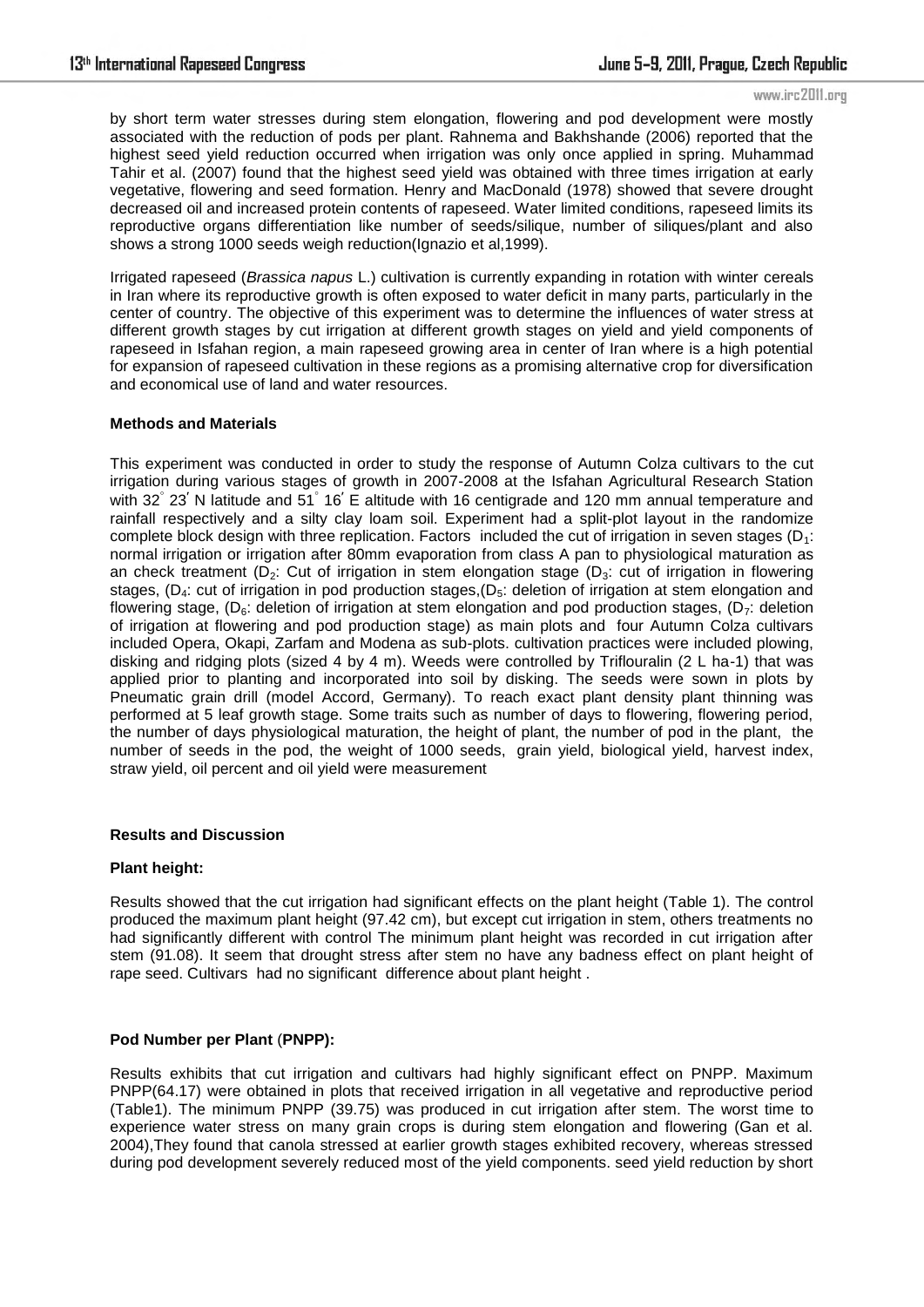www.irc2011.org

term water stresses during stem elongation, flowering and pod development were mostly associated with the reduction of pods per plant (Masoud Sinaki et al, 2007).

#### **1000-Seed weight:**

Results showed that the seed 1000-weight increased with increasing in irrigation period (Table 1). Thus, the highest and lowest values of this trait were obtained from 3.84 and 2.13 g in control and cut irrigation after stem respectively. Severe stress decreases the duration of reproductive growth (Hall, 1992) and stress during flowering or ripening stages results in large yield losses (Stoker and Carter, 1984). Water limited conditions, rapeseed limits its reproductive organs differentiation like number of seeds/silique, number of siliques/plant and also shows a strong 1000 seeds weigh reduction (Ignazio et al,1999).

#### **Oil seed rate :**

Results showed that the cut irrigation had significant effects on the oil seed rate (Table 1). The control produced the maximum oil seed rate (46.12), and the minimum oil seed rate was recorded in cut irrigation after stem, cut irrigation after flowering , deleting irrigation in flowering and poding (43.24, 42.59, 43.00 percent) respectively. It seem that drought stress in reproductive stage of rapeseed have badness effect on syntheses of oil in seed of rape seed. Cultivars had no significant effect on oil seed rate. Henry and MacDonald (1978) showed that severe drought decreased oil and increased protein contents of rapeseed.

# **Grain yield:**

Result indicated that cut irrigation, cultivar and its interaction had significant effect on seed yield(Table 1). Rapeseed seed yield varied from 3801.66 to 1311.83 kg/ha, with the highest and lowest seed yields at control and cut irrigation after stem respectively. The difference between the lowest and the highest seed yields was 1500 kg/ha. Seed yield potential of Brassica crops depends on the events occurring prior to and during the flowering stage, while the reproductive period is most susceptible to stress ( Mendham and Salisbury, 1995). Severe stress decreases the duration of reproductive growth (Hall, 1992) and stress during flowering or ripening stages results in large yield losses (Stoker and Carter, 1984). Water stress occurring at any time during reproductive growth can result a drastic change in seed yield. The worst time to experience water stress on many grain crops is during stem elongation and flowering( Gan et al. 2004)

| Treatment                                   | Plant<br>height(c  | Number<br>pod<br>per | 1000 seed<br>weight(q) | Oil<br>seed<br>% | Yield<br>(kg/ha) |
|---------------------------------------------|--------------------|----------------------|------------------------|------------------|------------------|
|                                             | m)                 | plant                |                        |                  |                  |
| control                                     | 97.42 b            | 64.17 a              | 3.85a                  | 46.12 a          | 3801.66 a        |
| Cut irrigation after stem                   | 91.08 <sub>b</sub> | 39.75 e              | 2.13e                  | 43.24 b          | 1311.83f         |
| Cut irrigation after flowering              | 94.75 a            | 44.83 d              | 3.06d                  | 42.59 b          | 2755.42 cd       |
| Cut irrigation after poding                 | 94.42 a            | 49.50c               | 3.55 <sub>b</sub>      | 43.93 ab         | 3085.58 b        |
| Irrigation deleting in stem and flowering   | 94.58 a            | 48.08 cd             | 3.31c                  | 43.99 ab         | 2547.42 e        |
| Irrigation deleting in stem and poding      | 94.67 a            | 53.67 b              | 2.92d                  | 43.70 ab         | 2722.50 d        |
| Irrigation deleting in flowering and poding | 96.67 a            | 46.35 cd             | 2.91 <sub>d</sub>      | 43.00 b          | 3013.66 bc       |

| Table 1 - mean comparison of some traits at the irrigation treatments |  |  |
|-----------------------------------------------------------------------|--|--|
|                                                                       |  |  |

In each column that the means have at least one common letter do not have significant difference at one percent probability level based on Duncan test

#### **Reference**

Gan, Y., S.V. Angadi, H. Cutforth, V. V. Angadi and C.L. Mc Donald, 2004.Canola and mustard response to short periods of temperature and water stress at different developmental stages. Can. J. Plant Sci., 84: 697-704.

Hall, A.E., 1992. Breeding for heat tolerance. Plant Breed. Rev., 10: 129-168.